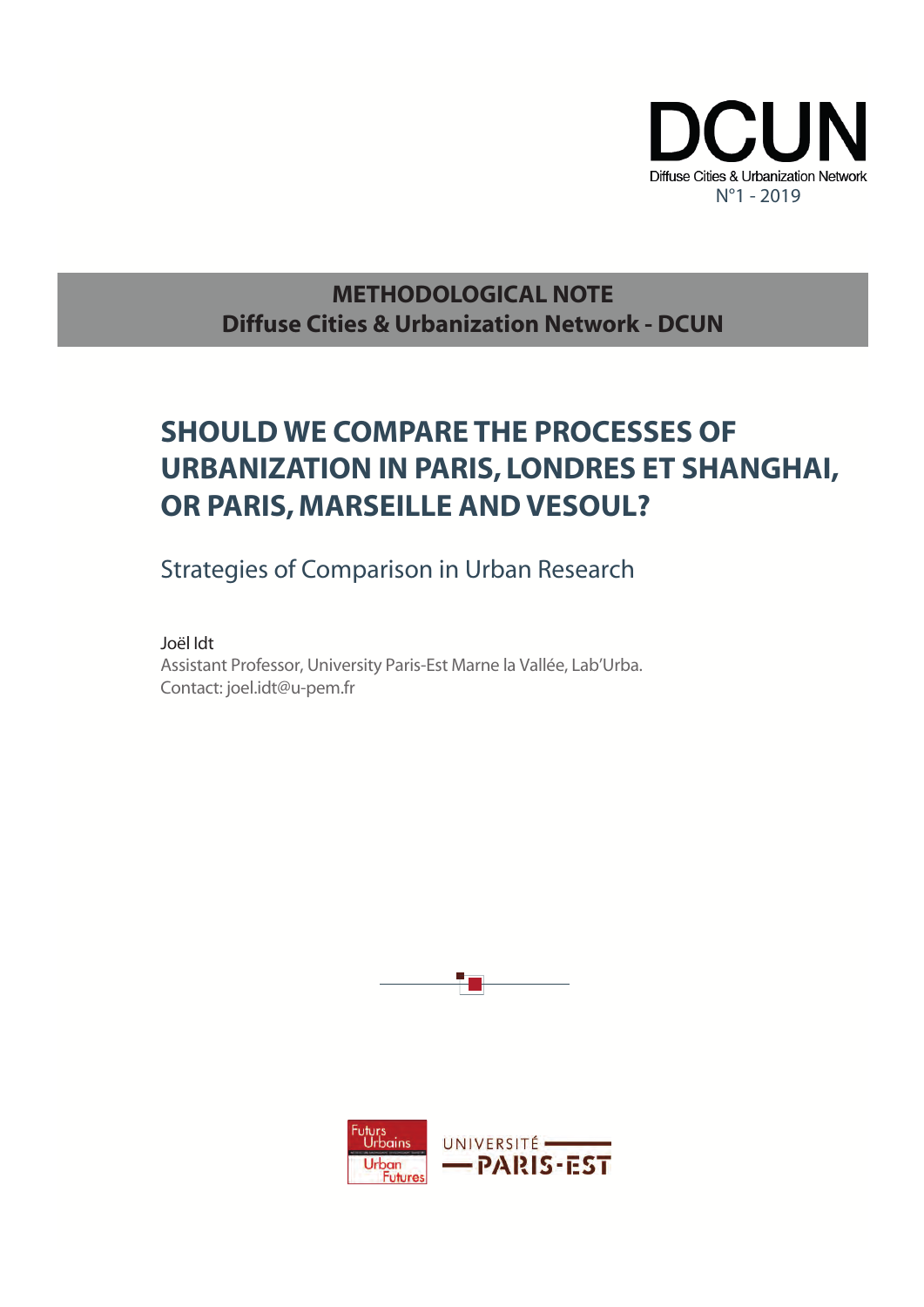#### **DCUN - Diffuse Cities & Urbanization Network**

Founded in 2017, DCUN The Diffuse Cities & Urbanization Network (DCUN) is an international research network of academics and urban professionals sponsored by the research federation « LABEX Urban Futures » under the umbrella of the Université Paris-Est.

Ŧı

The network brings together several research laboratories from the federation (AUSSER, Lab'URBA, IFSTTAR, SPLOT/LVMT, and LEESU) and foreign partners. It aims to build up a scientific community researching on the global diffusion of urbanization in a comparative perspective. Website: [https://dcun.hypotheses.org](www.paddi.vn)

Author : **Joël Idt**

Copy editors: Adèle Esposito, Joël Idt, Clément Musil Translation: Linda Gardiner Delivery : 04/2019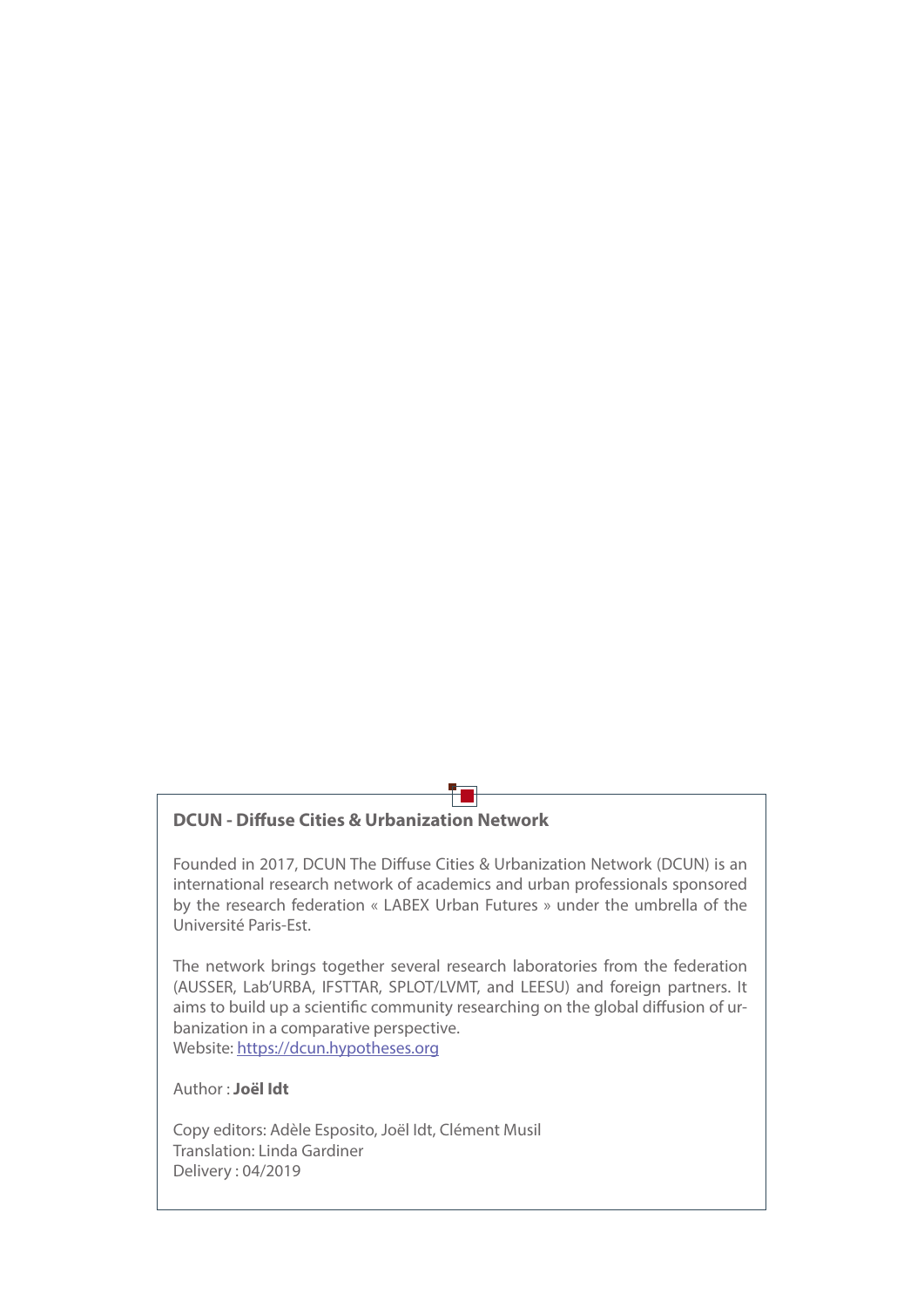

# **S hould We Compare the Processes of Urbanization in Paris, London, and Shanghai, or Paris, Marseille, and Vesoul?**

*Strategies of Comparison in Urban Research*

**People who do research on cities and urbanism spend their time making comparisons, just like their colleagues**  in other social science fields. Depending on the specific subjects of their research, they compare towns and cities, **urban mobility and consumption, and urban projects. The question as to what is or is not comparable regularly comes up.**

1 - See for example the issue of the journal<br>Espaces et Sociétés on *Espaces et Sociétés* on internati onal comparisons in urban studies (Blanc and Chadouin 2015).

2 - Borrowing Marcel Destienne's formula (2000) which argues for a similar approach from a different perspective, by showing the usefulness of a radical comparative approach to historical analysis.

People who do research on cities and urbanism spend their time making comparisons,<sup>1</sup> just like their colleagues in other social science fields (Vigour 2015). Depending on the specific subjects of their research, they compare towns and cities, urban mobility and consumption, and urban projects. The question as to what is or is not comparable regularly comes up. Paris and Marseille are often cited as cities that are so unique, each in their own way, that they cannot be compared to any other. The size of the Paris conurbation means that its only parallel in Europe is London; for some people this immediately rules out any comparison with smaller municipalities in France, whether other large conurbations or small and medium-sized towns. Marseille is said to be characterized by its highly unusual forms of local governance, a situation which impedes any attempt to compare the processes of urban production taking place there even with those of cities similar in size.

Criticisms made by those who are sceptical of a comparative approach consist, for example, in pointing to differences in situation, or to specific local conditions which are too individualized to make any one case comparable to others. However, simply because two cities or two urban phenomena are radically different does not mean that they should not be compared. To the contrary, comparing such cases can sometimes be even more rewarding. What we see creeping in here is a misinterpretation of the verb 'to compare', which is sometimes used to express a similarity ('The two cities are comparable in terms of size'; 'The social composition of the two neighbourhoods is comparable'; etc.). But in a research context, this term refers first and foremost to the

action of comparing, not the result of the comparison. Comparison must be understood here as a research method or analytical tool, or a scientific project (Bourdin 2015).

By sticking to this definition, we would like to argue for a radical position: everything can be compared to everything else (which does not mean that everything is similar), even the 'incomparable'.<sup>2</sup> What matters is to know why and how, and of course to show the limits of comparison and to carry it out in accordance with the rules of the discipline (that is to say, methodological considerations, which we will address here only in passing). Now that urban allotment cultivation has become such a success, we may permit ourselves a vegetable metaphor: it is possible to compare cabbages and carrots – we see that they are certainly different in colour and taste but they can be grown on the same farm, and by mixing them together we end up with tasty coleslaw. If we replace our ingredients with urban projects or urban agglomerations, the argument still holds.

In this article, we propose to approach comparison in terms of the research strategy it underpins and the reasoning behind it. We describe several strategies for constructing a comparison, that is to say several ways to compare things: comparing areas which are similar but not entirely so, comparing areas which are different but not too different, and comparing in order to export or import research topics and questions. Our typology is by no means exhaustive; however, it is extensive enough to demonstrate that when it comes to comparison everything can be envisioned but not everything leads in the same intellectual directions or to the same results.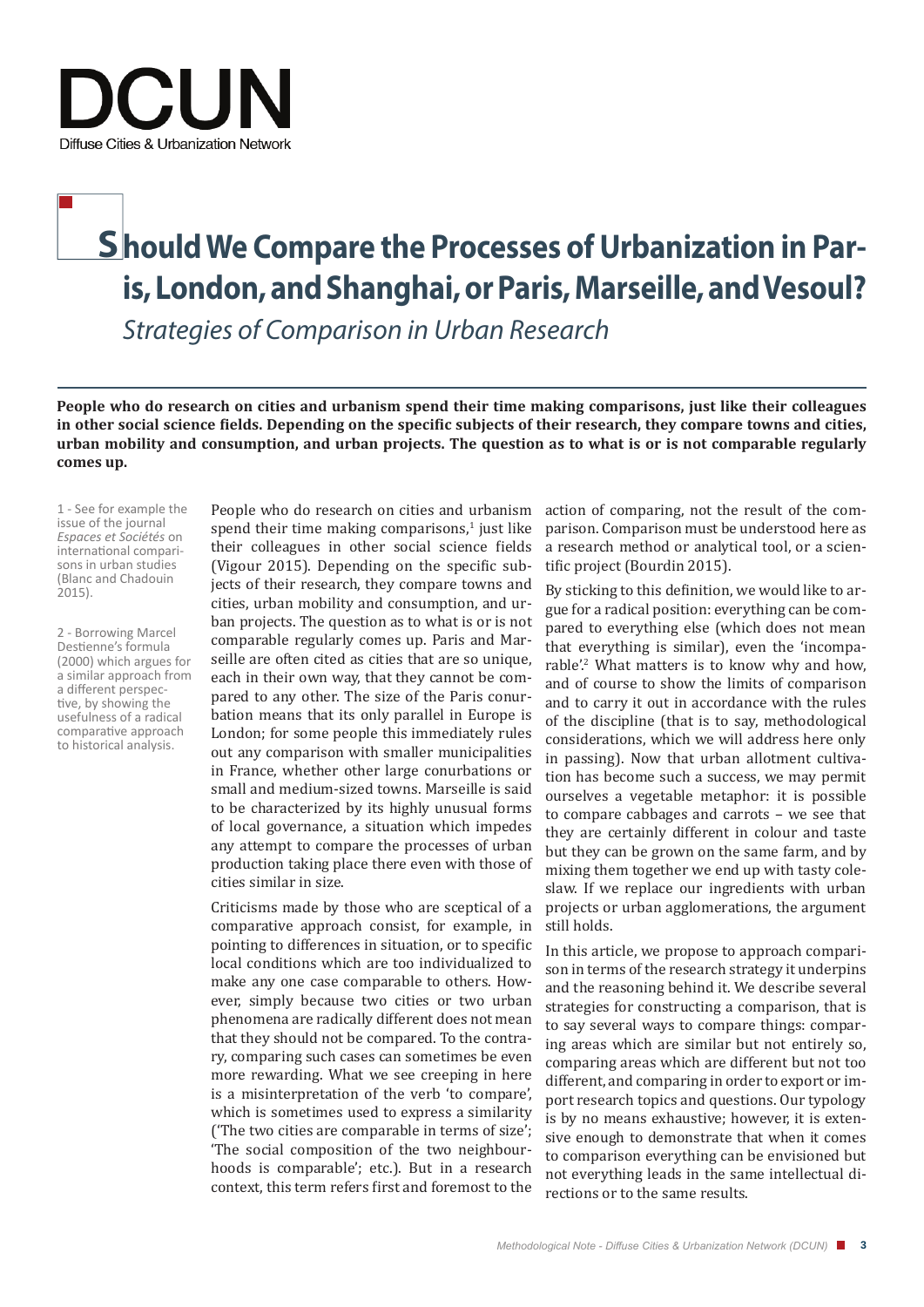For our demonstration, we will rely on previous and current research which analyses processes of scattered urbanization, taking place outside urban centres on more or less distant peripheries. This research focuses on what happens outside major urban development projects, in the everyday dynamics of the kind of urbanization with a low media and political profile that Dominique Lorrain has called 'urbanisme 1.0' (Lorrain 2018): individuals who divide up their plots of land in order to build at the far end of the plot, farmers who sell land for subdivision, developers who combine two residential plots to build a small block of flats, and so on. An initial study has addressed the response of public authorities faced with 'spontaneous' densification, through a comparison between Paris and Rome.<sup>3</sup> Another study concerns the transformation of farmland at the interface between urban and rural areas, through a comparison of several sites in the Île-de-France and another region nearby.<sup>4</sup> A third investigates illegal urbanization, through a comparison between Paris, Rome, and Hanoi.<sup>5</sup> We will refer only in passing to the results of this research, just enough to assess the comparative strategies at work and their potential contributions.

#### **TAKING WHAT SEEM TO BE RATHER SIMILAR AREAS**

#### *– to confirm that the dynamics of urbanization are similar*

This is probably the most common strategy used in comparative research. In the case of our research topic, it consists of choosing fairly similar areas in order to verify whether the processes of urbanization are similar. What we seek is to increase the level of generality: comparison shows that the description of the processes applies to more than one singular case, and confirms that there are correspondences between a particular type of area and the processes of urbanization taking place there. This type of argument can be used to strengthen existing categories of analysis (by refining or slightly modifying them) or to develop new ones. We are close to a Durkheimian form of reasoning,<sup>6</sup> establishing correspondences between several variables (in this case an area and processes of urbanization).

Our research on spontaneous densification provides an illustration of this. Specifically, we compared municipalities in the first and second ring of suburbs in the Île-de-France in order to understand where 'spontaneous' densification of building stock was taking place, unconnected with public construction projects. Comparing the different cases we studied enabled us to increase the level of generality in our assessment of the

sites and forms of these phenomena. For example, the largest operations are carried out by major developers, and are mainly located along major highways, close to public transport infrastructure, or in town centres. Smaller developers or individuals who want to make a property deal will undertake operations in other, more outlying neighbourhoods. This observation has been confirmed in towns such as Montreuil, Bagnolet, Vitry, and Sucy-en-Brie, among others. Such a level of increased generality can only be reached by comparing a fairly large number of cases.

#### *– or to bring out differences*

A situation in which the urban areas being compared are relatively similar but radically different processes of urbanization are observable can also be of interest heuristically. Here the strategy consists rather in disconfirming correspondences between urban situations and the processes of urbanization that go on in them, and/or in showing that extremely diverse processes can produce fairly similar outcomes. On occasion it is possible to identify a contextual variable which had not initially been thought of, and which would help to explain the variations. As in the previous case, the results obtained are general in scope, but reached through different reasoning.

Still on the subject of 'spontaneous' densification, in our research we have observed that communities whose geographical situation and social composition are fairly similar (briefly: formerly communist-majority towns in the inner ring of the Paris suburbs, now undergoing partial gentrification) can have sharply divided views on densification. Some are fiercely against it, while others look on it more favourably and even encourage it. Some have acquired the effective capacity to negotiate with developers, while others are relatively lacking in this respect, and so on. Without going into more detail, we see here that the forms that official public action takes are not over-determined by the social geography of these towns. Other variables must be brought in to explain these differences, such as the history of local institutions, the mayor's interest in intervention or development, and so on.

Research on the transformation of farmland at the urban/rural interface provides another illustration of this type of reasoning. We have studied several peri-urban municipalities located within the boundaries of a regional nature park (PNR). One might have thought that they would be quite restrictive and 'Malthusian' (Charmes 2011) when it came to permitting further urbanization, since peri-urban PNRs have the reputation of encouraging such a strategy. In fact, our research shows diversity in the positions taken by elected representatives in this regard, including representatives from the same municipality: they are 3 - Research undertaken for the PUCA: 'Les acteurs publics face à la densification spontanée du bâti: une comparaison franco-italienne' (http://www.urbanisme-puca.gouv.fr/IMG/ pdf/rapport\_final\_puca. pdf), by Joel Idt and Margot Pellegrino, carried out between 2014 and 2016 (Idt and Pellegrino 2018), with the assistance of Sarah Baudry.

4 - Research in progress, carried on within the framework of the PSDR CapIDF programme, segment 3 of the research project (with Roxane de Flore).

5- Research in progress, carried on within the framework of the Réseau International sur l'urbanisation diffuse du Labex Futurs Urbains de l'Université Paris Est: https://dcun.hypotheses.org/ (research network coordinators: Adèle Esposito, Joel Idt, Clément Musil).

6- For a more extensive analysis of the links between classical sociological theory and the comparative approach, see Vigour (2005).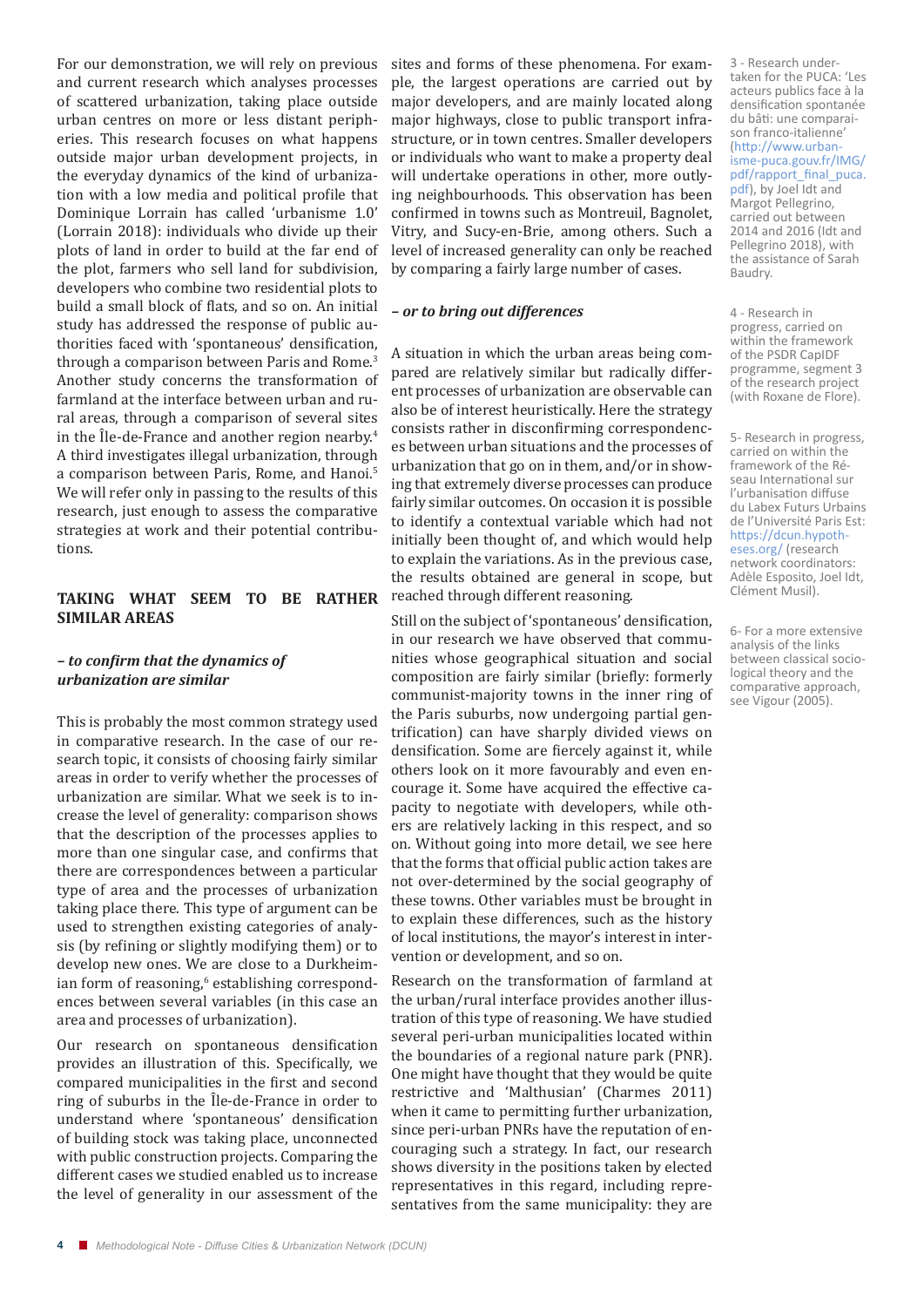7 - Pour une analyse plus approfondie des liens entre les théories sociologiques classiques et la démarche comparative, voir Vigour (2005).

sometimes torn between restricting urbanization to preserve the rural way of life, and permitting it in order to attract a new, younger population or to diversify the residential opportunities available within the municipality.

#### **TAKING WHAT SEEM TO BE RATHER DIFFERENT AREAS**

#### *– to show the common features of processes of urbanization*

On the other hand, it can sometimes be appropriate to choose areas which are rather different from each other in order to show that the processes of urbanization observed in them have features in common. This may be a necessary stage before the development of more detailed classifications of the observed phenomenon, putting the emphasis on secondary differentiations. Such an approach makes it possible to broaden the scope of the phenomenon we observe, by showing that it can occur in very different kinds of area. Here again, comparison makes it possible to increase the level of generality: what might have been viewed as local peculiarities turn out to be common features. It is thus in our interest to take cases that seem in principle to be quite dissimilar if we want to be able to generalize.

The two urban agglomerations we chose for our research on the spontaneous densification of building stock (Rome and Paris) are structured administratively in significantly different ways. The city of Rome is very extensive, covering an area almost twelve times that of Paris proper ('intra muros'). In contrast, around Paris the Îlede-France is fragmented into a large number of municipalities. One might expect, looking at this situation from a strictly institutionalist perspective, that Rome would be better than the Île-de-France at planning its urban development over a wide geographical area. Our research largely disproves this hypothesis. In Rome, the procedure for drawing up and approving planning documents alone takes so long that they are out of date even before they are ready to be executed. In the Île-de-France, the fragmentation of the municipalities masks the extremely active development of plans at the local level, as new projects are constantly being implemented. In both cases, that is, planning mechanisms have shortcomings which get in the way of managing the plans. Another result of our research relates to a similar argument. Even though the two urban agglomerations we studied are very different (in their geographical, political, sociological, and other characteristics), they share observable features: the parties concerned play around with the regulations governing land use, and the local authorities and would-be developers negotiate building

permits. The variety of situations enables us to classify the forms that these games can take (Idt and Pellegrino 2018).

A somewhat similar approach has been adopted for research on the transformation of farmland. In our comparisons of the peri-urban municipalities of the Île-de-France, we have used the typology of the 2013 SDRIF (Schéma Directeur de la Région Île-de-France/ Île-de-France Region Master Plan), which differentiates the approach to urbanization in the municipalities located on the 'urban interface', the 'population hubs to be strengthened', and the other 'small towns, villages, and hamlets', which are to be allowed 'moderate expansion': the rules designed to govern new urban development are significantly different in these cases. However, our research shows that very similar types of negotiation with the rules occur in all these areas, meaning that their degree of individuality is only relative. An interesting secondary result of our research is that the SDRIF's capacity to manage urbanization should be called into question, since the actual processes of urbanization are indifferent to the distinctions it has established.

#### *– or to accentuate differences*

The situation in which very different areas undergo very different processes of urbanization is not without interest, contrary to what one might think at first glance. International comparisons very often address such configurations: there are too many contextual variables to make one-toone comparisons, so other strategies have to be developed to take account of this situation. The approach may focus on emphasizing the most significant differences, possibly by accentuating or even caricaturing them, in order to construct broad analytical categories. This approach is along the lines of the Weberian method of constructing ideal types, $\lambda$  which is based on an examination of cases that are sufficiently different, and which can be modelled through comparison.

In our research projects on the densification and transformation of farmland, we analysed municipalities of very different sizes, ranging from a few hundred residents to tens of thousands. In both research projects, the size of the municipalities proved to be a significant variable determining their ability to negotiate with private developers who file permits for building on farmland. Size in effect determines the engineering resources available in the relevant municipal offices for analysing the permits and going over them with the permit filers. This finding is in line with a similar analysis by Olivier Morlet (1997), which demonstrates the extent to which the size of the municipality can affect the ability of elected officials and technicians to negotiate, either with private developers or with the state.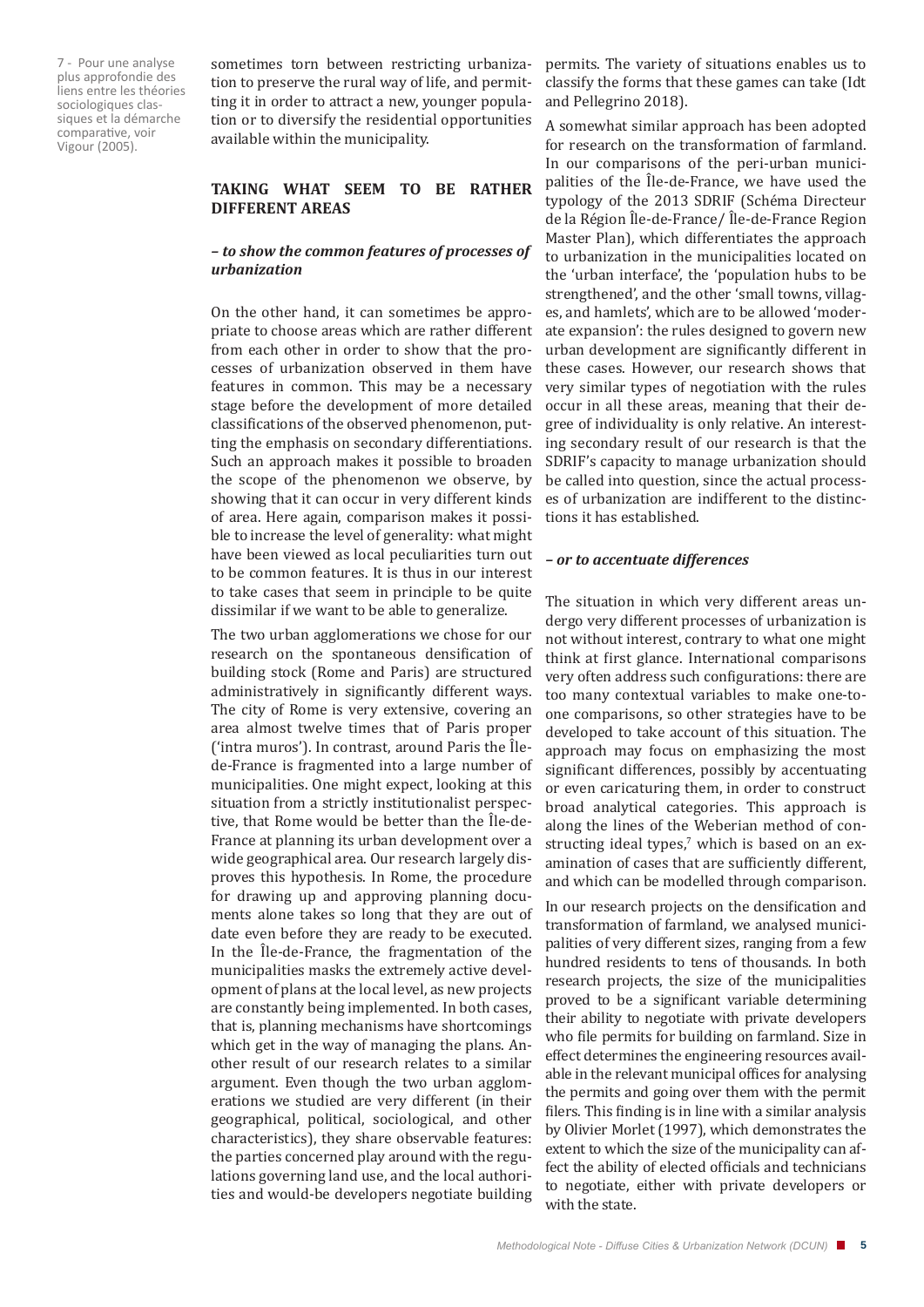In a different register, our comparative research on illegal urbanization in Rome, Paris, and Hanoi leads us to emphasize to the point of caricature the differences linked to the existence of extremely strong growth in Asia and relative stagnation in Europe. Illegal urbanization obviously does not have the same meaning in the two cases; the thinking which leads to it and the games which underlie it are radically different. In the first case, illegality can be extensively practised and central to new processes of urbanization. In the second case, it is often more marginal and less overt, but its role as an adjustment variable can be crucial in regulating urban transformation (allowing a few illegal activities on the margins, for example, may be inevitable during a very serious housing crisis).

#### **APPLYING RESEARCH QUESTIONS AND TOPICS TO OTHER AREAS**

A final strategy for comparative research is the import and export of questions and topics, analytical frameworks, and research methodologies. For example, a question developed and tested in one area can be applied to other areas, in order to refine the analysis or query the initial results; alternatively, categories of analysis developed elsewhere can be imported for application to an area that we want to study in a different way, in order to make us look at it from another angle. In all these cases we are seeking to produce a different interpretation of the phenomena or to open up new avenues of analysis.

Research on the spontaneous densification of building stock is one example of the transfer of questions, topics, and categories of analysis. The urbanization of greater Rome is characterized by very extensive *abusivismo edilizio*, that is to say illegal construction, outside the areas authorized in the official plan or without a construction permit. Almost a third of the volume of construction in the city of Rome seems to have been done illegally (Nessi 2010). *Abusivismo* has been a public problem for a long time, and is addressed by specific action plans on the part of the authorities as well as being analysed by urbanists. This particularly Roman phenomenon led our research group to treat illegality as a particular category of analysis for understanding spontaneous densification in Rome. We have now applied this to the Île-de-France region. While the phenomenon is far from being as extensive as in Rome, we have found that it does exist. In most of the municipalities we studied, violations of plans or building permits were reported to us, though generally on a small scale. The local authorities say they are aware of the problem but have few resources to deal with it.

Our current research on illegal urbanization in Rome, Paris, and Hanoi confirms our observation that in this case a North/South comparison is worthwhile even though the three sites may seem at first sight to be too dissimilar. In fact, illegal and informal urbanization has been extensively researched in the countries of the South, far more than in the North. Analytical frameworks have been developed and hypotheses tested. From this point of view, comparison opens up the possibility of applying existing research to other situations, as long as the limits of its transferability are clearly defined. For example, although the scale of the phenomenon is very different in the two cases, as we think more generally about the boundary between legality and illegality we may recognize very clear echoes from one to the other.

#### **CONCLUSION**

In each of the comparative research strategies described here, the usefulness of the comparison is that it enables us to increase the level of generality with respect to a single case, and to build, test, and modify categories of analysis. But the level of generality can be increased in several ways. In the first strategy, the aim is to construct correspondences between types of area and the processes of urbanization which take place there. In the second, in contrast, we seek to disconfirm these correspondences by showing that very different processes can take place in areas that we had thought were parallel. In the third strategy, we show that very different areas can give rise to very similar processes of urbanization. The fourth is that of the construction of ideal types, which are naturally different from one another. This strategy is based on the import/export of analytical frameworks constructed elsewhere and tested for validity on a new case.

But although in principle it is possible to compare everything, this does not exempt researchers from doing a substantial amount of work to avoid the methodological pitfalls inherent in comparison. We will not restate the rules governing this kind of work, which have already been largely set out elsewhere (in particular Vigour 2005). Differences in socio-geographical and cultural conditions should be taken into account. Access to data is not always parallel for the different areas studied. The categories of analysis and predefined terms (town or city, the urban, density, public interest, etc.) do not necessarily have the same meaning in all the situations studied; and so on. Everything can therefore be compared as long as the limitations of the exercise are clearly spelled out and the comparison is properly 'constructed'. Otherwise, our scientific coleslaw will probably taste very strange.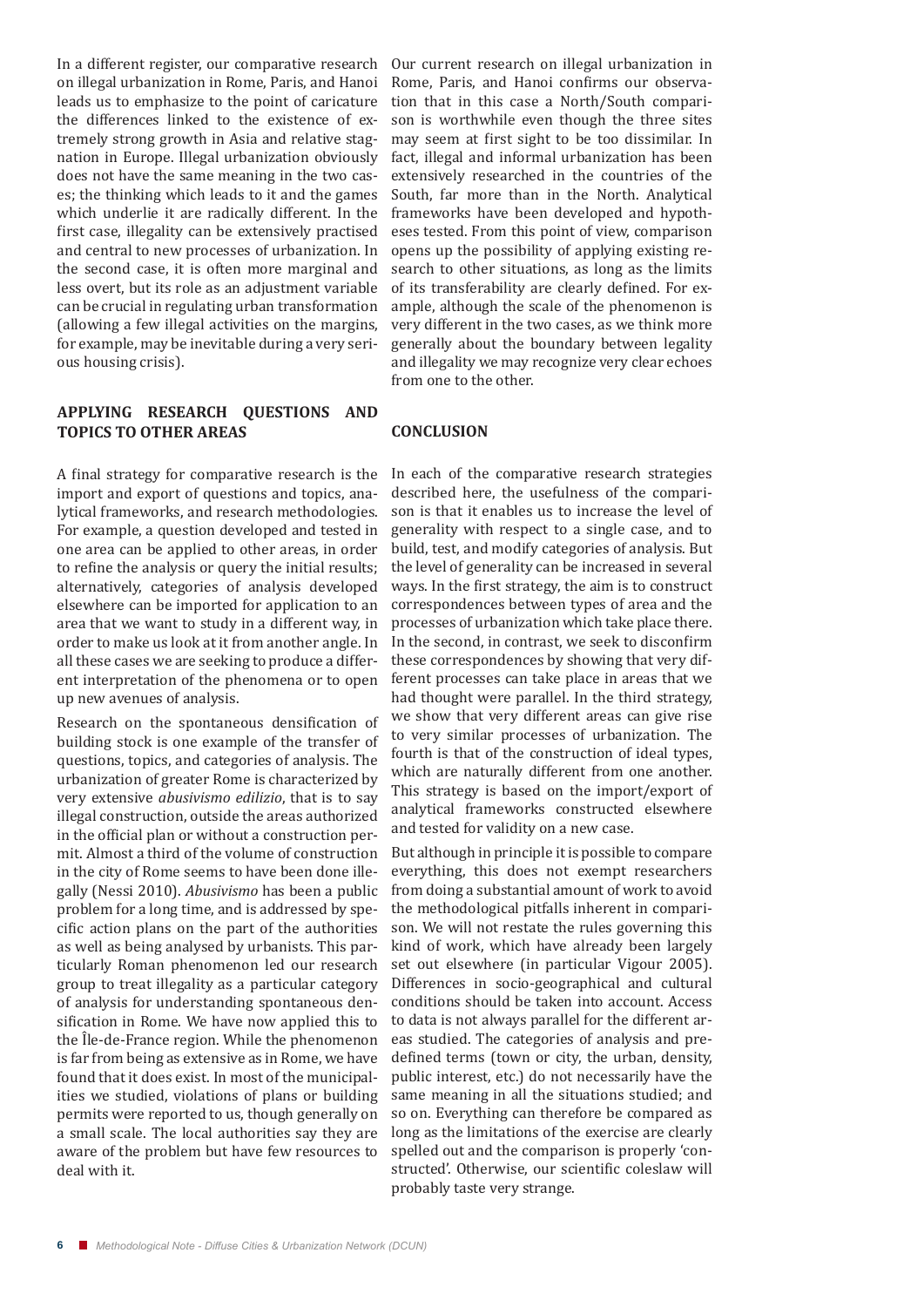#### **BIBLIOGRAPHY**

Blanc M. and Chadouin O. (2015), 'Editorial', Espaces et sociétés, 2015/4, No. 163.

Bourdin A. (2015), 'La comparaison telle qu'elle s'écrit', Espaces et sociétés, 2015/4, No. 163.

Charmes E. (2011), La ville émiettée. Essai sur la clubbisation de la vie urbaine. Paris: Presses universitaires de France.

Detienne M. (2000), Comparer l'incomparable. Paris: Seuil.

Idt J. and Pellegrino M. (2018), 'Les acteurs publics face aux phénomènes de densification spontanée. Une comparaison franco-italienne', in Leger J.M. and Mariolle B. eds, Densifier/Dédensifier les campagnes urbaines. Marseille: Parenthèses.

Lorrain D. (2018), L'urbanisme 1.0. Enquête sur une commune du Grand Paris. Paris: Raisons d'agir (eds).

Morlet O. (1997), 'Les pratiques locales de la préemption', Etudes Foncières No. 86, Association Des Etudes Foncières (ADEF).

Nessi H. (2010), 'Action publique et étalement urbain à Rome: une lecture par les services en réseau', Flux, 2010/1, Nos. 79-80.

Vigour C. (2005), La comparaison dans les sciences sociales. Paris: La Découverte.

#### **DOCUMENT STATUS**

This methodological note is the result of a reflection work developed in the frame of the DCUN's activities, under the umbrella of the Labex Urban Futures, University Paris Est.

#### **TO CITE THIS ARTICLE**

Joël Idt, "Should We Compare the Processes of Urbanization in Paris, London, and Shanghai, or Paris, Marseille, and Vesoul? Strategies of Comparison in Urban Research", *DCUN (Diffuse Cities & Urbanization Network) Methodological Note Series*, No.1, April 2019. URL: https://dcun.hypotheses.org/1448